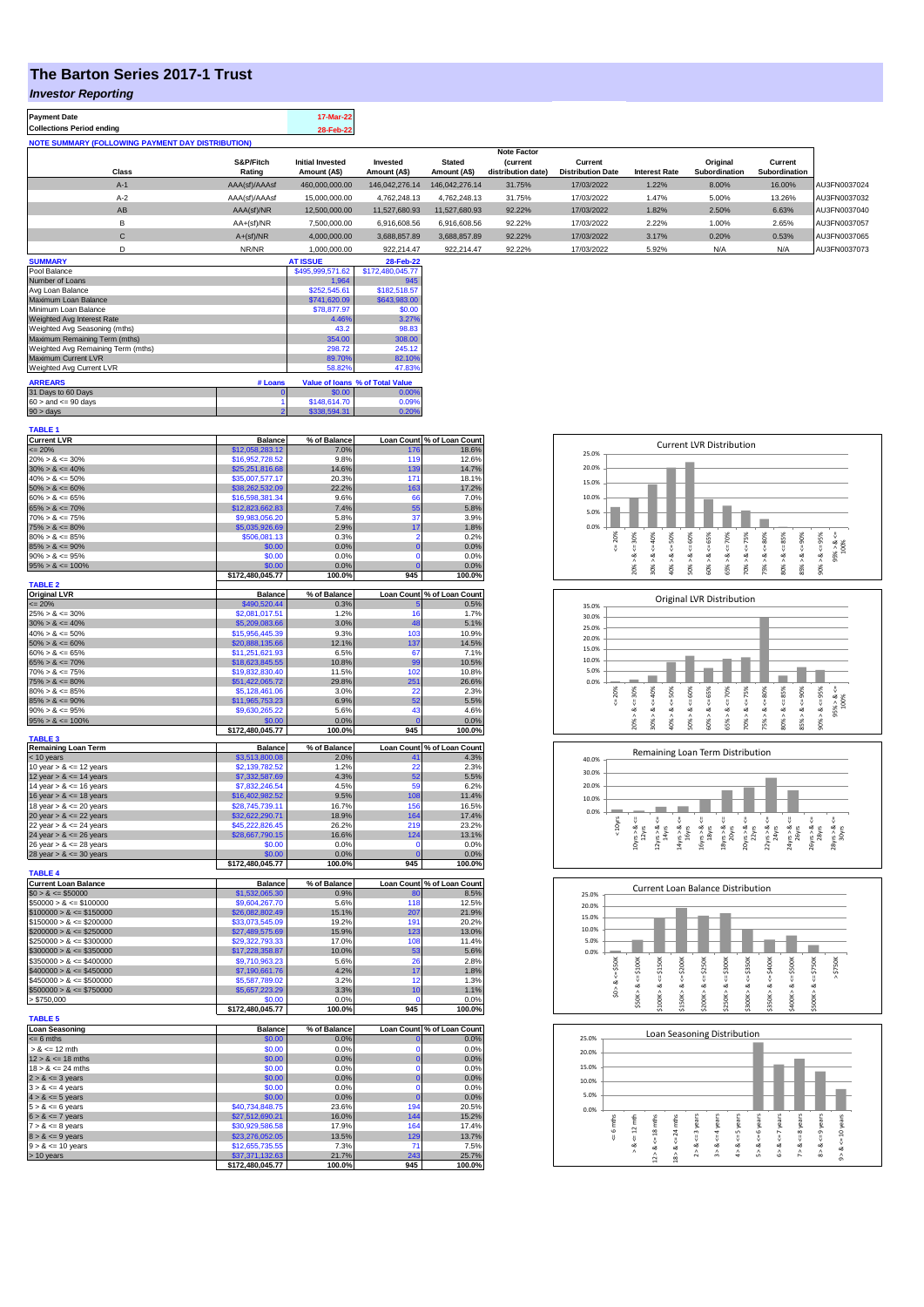## **The Barton Series 2017-1 Trust**

## *Investor Reporting*

| <b>Payment Date</b>                                                          |                                     | 17-Mar-22             |                               |                            |
|------------------------------------------------------------------------------|-------------------------------------|-----------------------|-------------------------------|----------------------------|
| <b>Collections Period ending</b>                                             |                                     | 28-Feb-22             |                               |                            |
| TABLE <sub>6</sub>                                                           |                                     |                       |                               |                            |
| Postcode Concentration (top 10 by value)                                     | <b>Balance</b>                      | % of Balance          | <b>Loan Count</b>             | of Loan Count<br>2.6%      |
| 2650                                                                         | \$4,256,669.61                      | 2.5%                  |                               |                            |
| 2905<br>5108                                                                 | \$3,893,472.88<br>\$3,643,957.84    | 2.3%<br>2.1%          | 17<br>26                      | 1.8%<br>2.8%               |
| 5109                                                                         | \$3,318,815.54                      | 1.9%                  | 21                            | 2.2%                       |
| 2615                                                                         | \$3,262,369.64                      | 1.9%                  | 15                            | 1.6%                       |
| 5118                                                                         | \$3,123,628.25                      | 1.8%                  | 17                            | 1.8%                       |
| 2602                                                                         | \$3,052,904.18                      | 1.8%                  | 14                            | 1.5%                       |
| 6210                                                                         | \$2,404,609.58                      | 1.4%                  | 17                            | 1.8%                       |
| 6208                                                                         | \$2,317,371.14                      | 1.3%                  | 9                             | 1.0%                       |
| 5114                                                                         | \$2,291,650.53                      | 1.3%                  | 18                            | 1.9%                       |
| <b>TABLE 7</b>                                                               |                                     |                       |                               |                            |
| <b>Geographic Distribution</b>                                               | <b>Balance</b>                      | % of Balance          | <b>Loan Count</b>             | % of Loan Count            |
| <b>Australian Capital Territory</b>                                          | \$30,658,579.59                     | 17.8%                 | 142                           | 15.0%                      |
| New South Wales                                                              | \$27,217,373.55                     | 15.8%                 | 142                           | 15.0%                      |
| Northern Territory                                                           | \$377,303.69                        | 0.2%                  | 2                             | 0.2%                       |
| Queensland                                                                   | \$5,340,975.11                      | 3.1%                  | 25                            | 2.6%                       |
| South Australia                                                              | \$71,720,643.37                     | 41.6%                 | 457                           | 48.4%                      |
| Tasmania                                                                     | \$0.00                              | 0.0%                  | 1                             | 0.1%                       |
| Victoria                                                                     | \$3,920,339.41                      | 2.3%                  | 19                            | 2.0%                       |
| Western Australia                                                            | \$33,244,831.05                     | 19.3%                 | 157                           | 16.6%                      |
|                                                                              | \$172,480,045.77                    | 100.0%                | 945                           | 100.0%                     |
| <b>TABLE 8</b><br>Metro/Non-Metro/Inner-City                                 | <b>Balance</b>                      | % of Balance          | <b>Loan Count</b>             | % of Loan Count            |
| Metro                                                                        | \$136.432.230.66                    | 79.1%                 |                               | 78.9%                      |
| Non-metro                                                                    | \$35,752,079.80                     | 20.7%                 | 198                           | 21.0%                      |
| Inner city                                                                   | \$295,735.31                        | 0.2%                  |                               | 0.1%                       |
|                                                                              | \$172,480,045.77                    | 100.0%                | 945                           | 100.0%                     |
| <b>TABLE 9</b>                                                               |                                     |                       |                               |                            |
| <b>Property Type</b>                                                         | <b>Balance</b>                      | % of Balance          |                               | Loan Count % of Loan Count |
| <b>Residential House</b>                                                     | \$158,074,701.58                    | 91.6%                 | 861                           | 91.1%                      |
| Residential Unit                                                             | \$12,727,196.03                     | 7.4%                  | 76                            | 8.0%                       |
| Rural<br>Semi-Rural                                                          | \$0.00<br>\$0.00                    | 0.0%<br>0.0%          | $\overline{0}$<br>$\mathbf 0$ | 0.0%<br>0.0%               |
| <b>High Density</b>                                                          | 148.16<br>\$1 678                   | 1.0%                  |                               | 0.8%                       |
|                                                                              | \$172,480,045.77                    | 100.0%                | 945                           | 100.0%                     |
| TABLE 10                                                                     |                                     |                       |                               |                            |
| <b>Occupancy Type</b>                                                        | <b>Balance</b>                      | % of Balance          |                               | Loan Count % of Loan Count |
| <b>Owner Occupied</b>                                                        | \$138,854,949.71                    | 80.5%                 | 762                           | 80.6%                      |
| Investment                                                                   | \$33,625,096.06                     | 19.5%                 | 183                           | 19.4%                      |
| TABLE 11                                                                     | \$172,480,045.77                    | 100.0%                | 945                           | 100.0%                     |
| <b>Employment Type Distribution</b>                                          | <b>Balance</b>                      | % of Balance          |                               | % of Loan Count            |
| Contractor                                                                   |                                     |                       |                               |                            |
|                                                                              |                                     |                       | Loan Count                    |                            |
|                                                                              | \$2,463,067.71                      | 1.4%<br>4.2%          | 15<br>44                      | 1.6%<br>4.7%               |
| Pay-as-you-earn employee (casual)                                            | \$7,252,879.78                      | 76.4%                 |                               | 74.4%                      |
| Pay-as-you-earn employee (full time)<br>Pay-as-you-earn employee (part time) | \$131,789,993.09<br>\$12,343,222.66 | 7.2%                  | 703<br>75                     | 7.9%                       |
| Self employed                                                                | \$7,662,805.85                      | 4.4%                  | 39                            | 4.1%                       |
| No data                                                                      | \$10,968,076.68                     | 6.4%                  | 69                            | 7.3%                       |
| Director                                                                     | \$0.00                              | 0.0%                  | $\mathbf{0}$                  | 0.0%                       |
|                                                                              | \$172,480,045.77                    | 100.0%                | 945                           | 100.0%                     |
| TARI F 12                                                                    |                                     |                       |                               |                            |
| <b>LMI Provider</b>                                                          | <b>Balance</b>                      | % of Balance          |                               | Loan Count % of Loan Count |
| QBE                                                                          | \$158,576,222.07                    | 91.9%                 | 887<br>58                     | 93.9%                      |
| Genworth                                                                     | \$13,903,823.70<br>\$172,480,045.77 | 8.1%<br>100.0%        | 945                           | 6.1%<br>100.0%             |
| TABLE 13                                                                     |                                     |                       |                               |                            |
| <b>Arrears</b>                                                               | <b>Balance</b>                      | % of Balance          |                               | Loan Count % of Loan Count |
| <= 0 days                                                                    | \$168,698,580.02                    | 97.8%                 |                               | 98.3%                      |
| $0 >$ and $\leq 30$ days                                                     | \$3,294,256.74                      | 1.9%                  | 13                            | 1.4%                       |
| $30 >$ and $\leq 60$ days                                                    | \$0.00                              | 0.0%                  | $\overline{0}$                | 0.0%                       |
| $60 >$ and $\leq 90$ days                                                    | \$148,614.70                        | 0.1%                  | 1                             | 0.1%                       |
| 90 > days                                                                    | \$338,594.31                        | 0.2%                  |                               | 0.2%                       |
|                                                                              | \$172,480,045.77                    | 100.0%                | 945                           | 100.0%                     |
| TABLE 14                                                                     | <b>Balance</b>                      | % of Balance          |                               | Loan Count % of Loan Count |
| <b>Interest Rate Type</b><br>Variable                                        | \$125,212,319.29                    | 72.6%                 | 735                           | 77.8%                      |
| Fixed                                                                        | \$47,267,726.48                     | 27.4%                 | 210                           | 22.2%                      |
|                                                                              | \$172,480,045.77                    | 100.0%                | 945                           | 100.0%                     |
| TABLE 15                                                                     |                                     |                       |                               |                            |
| <b>Weighted Ave Interest Rate</b>                                            | <b>Balance</b>                      | <b>Loan Count</b>     |                               |                            |
| <b>Fixed Interest Rate</b>                                                   | 2.70%                               | 210                   |                               |                            |
|                                                                              |                                     |                       |                               |                            |
| TABLE 16                                                                     |                                     |                       |                               |                            |
| COVID-19 Impacted Loan                                                       | Impacted (#)                        | Impacted (%)<br>0.00% | Impacted (\$)<br>\$0.00       |                            |
|                                                                              |                                     |                       |                               |                            |
| <b>TABLE 16</b>                                                              |                                     |                       |                               |                            |

| Foreclosure, Claims and Losses (cumulative) | <b>Balance</b> | <b>Loan Count</b> |
|---------------------------------------------|----------------|-------------------|
| Properties foreclosed                       | \$73,685,93    |                   |
| Claims submitted to mortgage insurers       | \$70,056,08    |                   |
| Claims paid by mortgage insurers            | \$70,056.08    |                   |
| loss covered by excess spread               | \$3,629.85     |                   |
| Amount charged off                          | \$0.00         |                   |

Please note: Stratified data excludes loans where the collateral has been sold and there is an LMI claim pending.